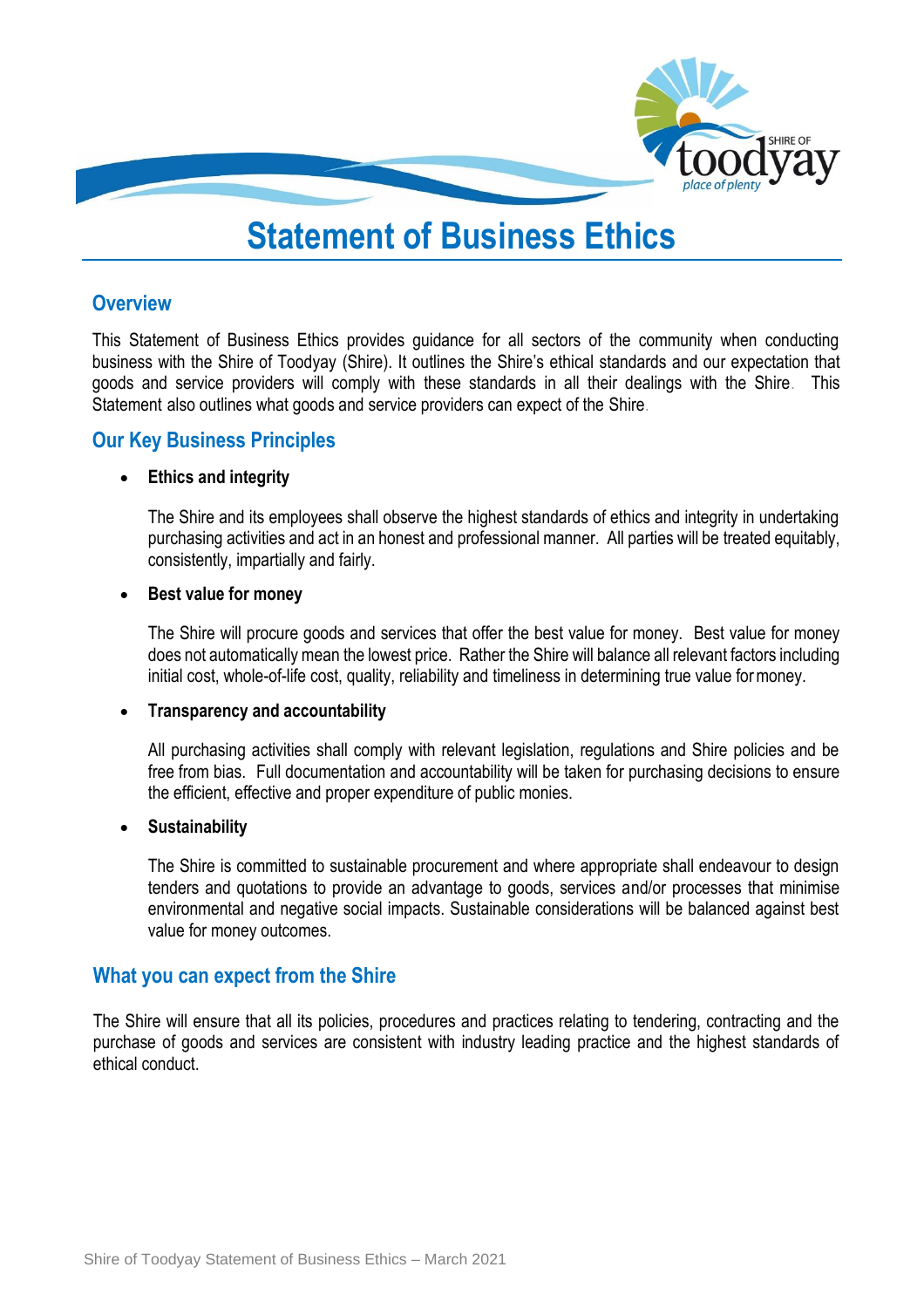Our employees are bound by the Shire's Code of Conduct. When doing business with the private sector, Shire employees are accountable for their actions and are expected to:

- Use public resources effectively and efficiently.
- Deal with all individuals and organisations in a fair, honest and ethical manner.
- Avoid any conflicts of interests (actual perceived or potential).
- Never seek gifts or other personal benefits.

In addition, all Shire procurement activities are guided by the following core business principles:

- All suppliers (whether invited to make a submission through tender or through direct quotation process) will be treated with impartiality and fairness and given equal access to information to assist with quotations, tendering or supply.
- All procurement activities and decisions will be fully and clearly documented by the Shire to provide an efficient audit trail and to allow for an effective performance review of contracts.
- All contracts that involve services to the public will be undertaken in a manner consistent with the Shire's Disability Access and Inclusions Plan (DAIP) 2018-2023.
- Energy-efficient equipment, products containing recycled materials and environmentally friendly products will be purchased wherever reasonably possible taking into account best value for money considerations.
- Tenders will not be called unless the Shire has a firm commitment to proceed to contract although the Council reserves the right not to proceed with any tender or quotation so advertised.
- The Shire will not disclose confidential or proprietary information.

# **What we ask of you**

The Shire requires all private sector providers of goods and services to observe the following principles when doing business with the Shire:

- Comply with all laws applicable in Western Australia.
- Gain an understanding of the Shire's policies, guidelines and procedures relating to purchasing, including an understanding of this Statement (all available on the Shire's website).
- Provide accurate and reliable advice and information when invited or required.
- Declare actual, perceived or potential conflicts of interests as soon as you or your employees become aware of the conflict.
- Act ethically, fairly and honestly in all your dealings with the Shire.
- Take all reasonable measures to prevent the disclosure of confidential Shire information.
- Do not engage in any form of collusive practice, including offering Shire employees or Elected Members inducements or incentives designed to improperly influence the conduct of their duties.
- Do not discuss Shire business or information in the media.
- Assist the Shire to prevent unethical practices in business relationships by reporting such practices.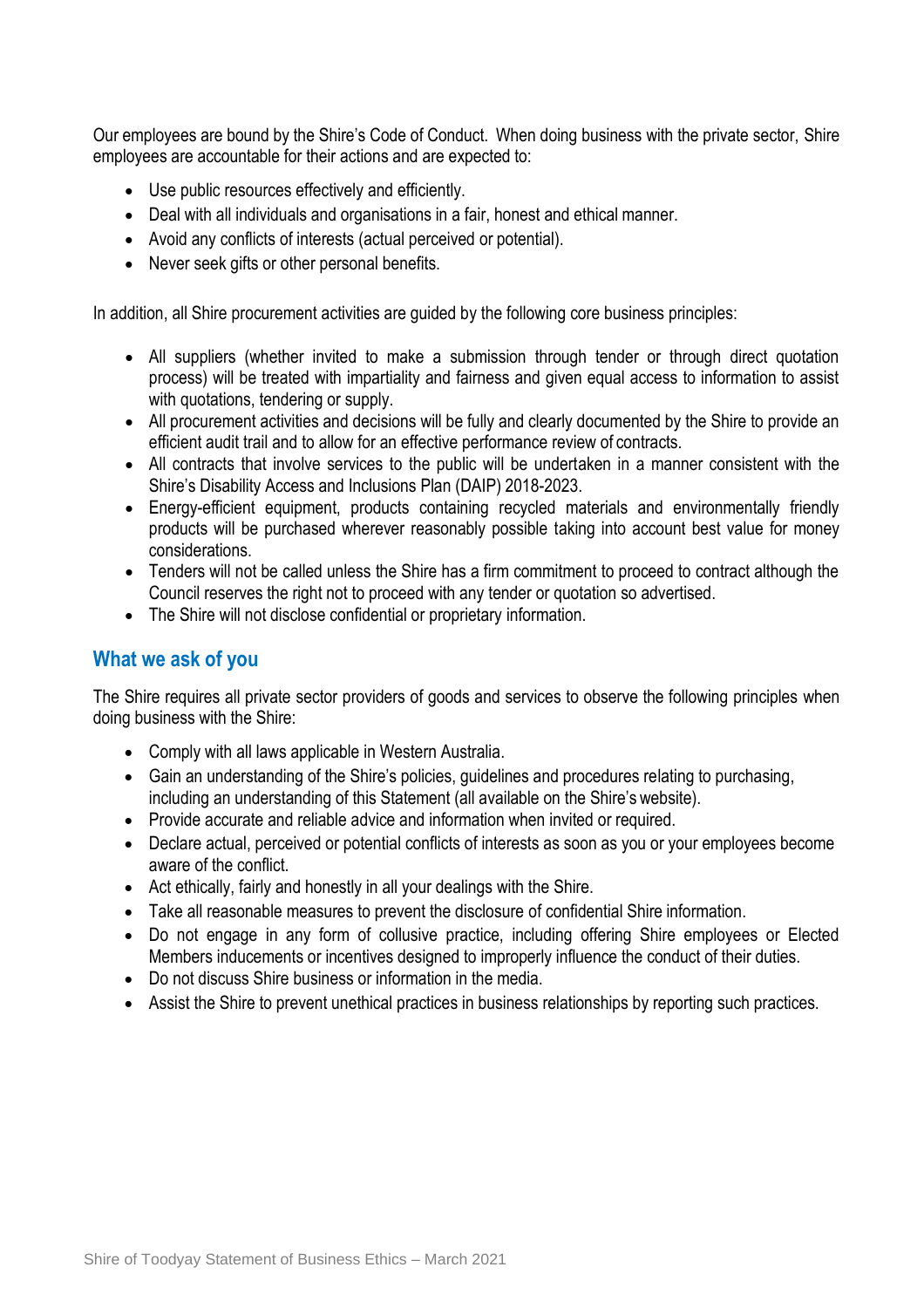# **Why is compliance important?**

By complying with the Shire's Statement of Business Ethics, you will be able to advance your business objectives and interests in a fair and ethical manner. As all Shire suppliers of goods and services are required to comply with this Statement, compliance will not disadvantage you in any way.

You should also be aware of the consequences of not complying with the Shire's ethical requirements when doing business with the Shire. Improper or unethical conduct could lead to termination of contracts or loss of future work with the Shire. Overall any business reputation can also be detrimentally affected if corrupt and criminal behaviour is made public.

Complying with the Shire's business principles will also prepare your business for dealing with the ethical requirements of other local governments and public sector agencies should you choose to do business with them.

# **Guidance Notes**

## Incentives, gifts and benefits

The Shire's employees and Elected Members do not expect to receive, or be the recipients of gifts, benefits or incentives as a result of our business relationship with goods or service providers. Goods and service providers are requested to refrain from offering such incentives, gifts or benefits to employees or Elected Members. The Shire's Code of Conduct provides for the type of incentives, gifts and benefits that can be received by Elected Members and employees. If wanting to give a gift, please check with the proposed recipient as to whether a gift can be accepted, or alternatively view the Shire's Code of Conduct.

## Conflicts of interest

All Shire Employees and Elected Members are required to disclose any actual, or perceived potential conflicts of interest. The Shire extends this requirement to all Shire business partners, contractors and suppliers.

## **Confidentiality**

All Shire information must be treated as confidential unless otherwise indicated. The Shire will maintain appropriate confidentiality and not disclose propriety information unless legally obligated to do so.

#### **Safety**

The Shire of Toodyay strives for continuous improvement while creating a strong safety and health culture within all aspects of Shire activities. This commitment to safety is the Shire's highest priority and will not be compromised. All employees, including volunteers and contractors, are required to take all reasonable care to ensure their own safety and that of others in the workplace.

#### Communications between parties

All communications should be clear, direct and accountable to minimise the risk of perception of inappropriate influence being brought to bear on the business relationship. Canvassing of Elected Members during a tender process will disqualify bids from further consideration and contact with Elected Members during work for the Shire is prohibited unless expressly authorised by the Shire.

## Use of Shire equipment, resources and information.

All Shire equipment, resources and information should only be used for its proper official purpose.